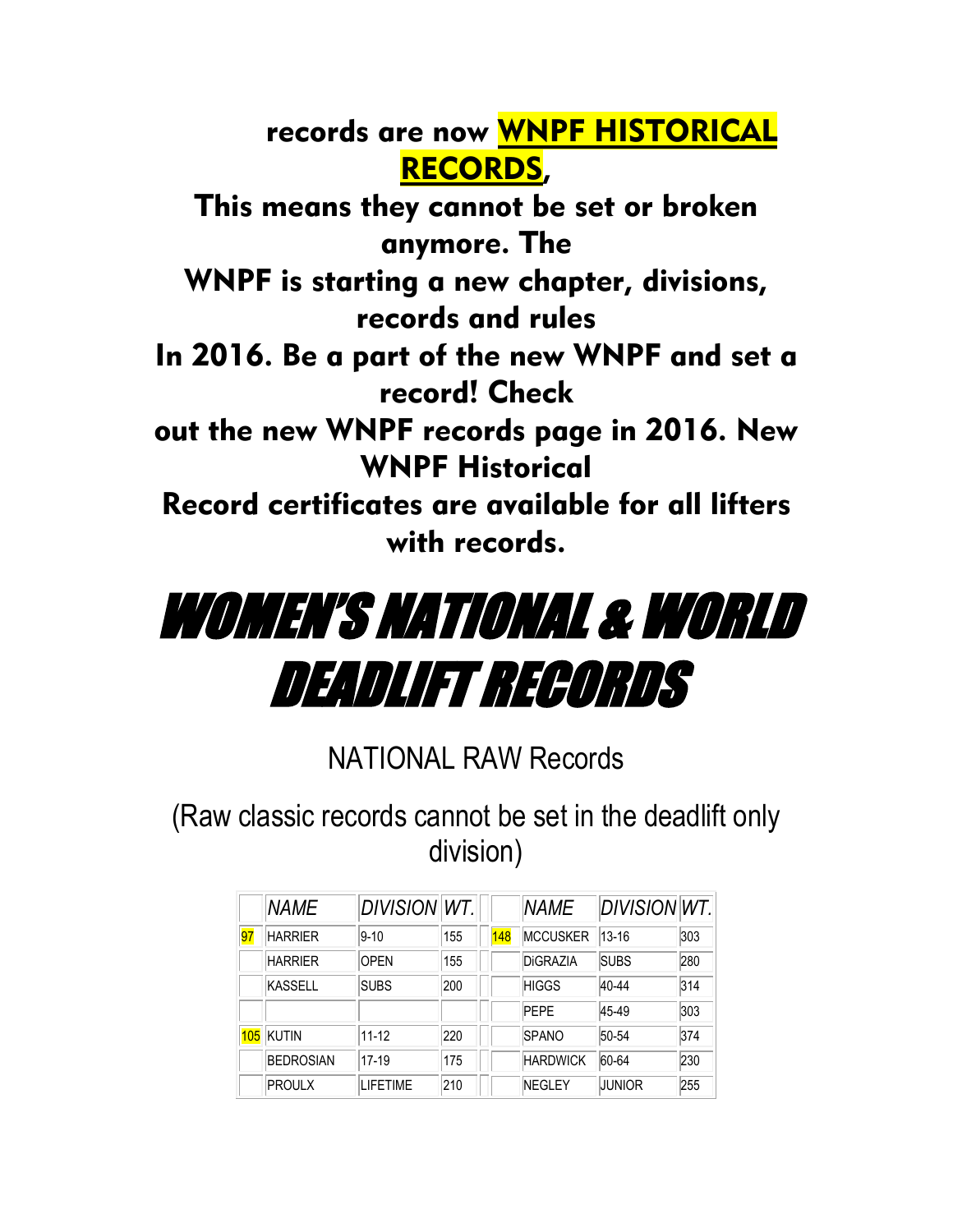|     | <b>DESBEINS</b>    | 40-44           | 165 |            | <b>WHITE</b>       | <b>LIFETIME</b> | 415        |
|-----|--------------------|-----------------|-----|------------|--------------------|-----------------|------------|
|     | <b>POYNER</b>      | 50-54           | 265 |            | <b>WHITE</b>       | <b>OPEN</b>     | 415        |
|     | <b>MURPHY</b>      | 75-79           | 225 |            | <b>NELSON</b>      | POL/FIRE        | 260        |
| 114 | <b>HARRIER</b>     | $11 - 12$       | 210 | <b>165</b> | <b>SLAGUS</b>      | $9 - 10$        | 237        |
|     | <b>FITZPATRICK</b> | 13-16           | 200 |            | <b>SLAGUS</b>      | 11-12           | 319        |
|     | <b>MILLER</b>      | <b>OPEN</b>     | 305 |            | <b>SMITH</b>       | <b>SUBS</b>     | 345        |
|     | WELSH              | 45-49           | 220 |            | <b>LEEDOM</b>      | 40-44           | 245        |
|     | <b>READ</b>        | 55-59           | 235 |            | <b>TOMS</b>        | 45-49           | 225        |
|     | Ivan-Miller        | Police/fire     | 160 |            | <b>DRURY</b>       | 50-54           | 275        |
|     | <b>MURPHY</b>      | 75-79           | 215 |            | <b>HIGGS</b>       | 55-59           | 250        |
|     |                    |                 |     |            | <b>SCOFIELD</b>    | JUNIOR          | 310        |
| 123 | <b>HARRIER</b>     | $11 - 12$       | 245 |            | <b>COOPER</b>      | <b>LIFETIME</b> | 345        |
|     | <b>RIJOS</b>       | 13-16           | 210 |            | ORLISS             | <b>OPEN</b>     | 370        |
|     | <b>FITZPATRICK</b> | 17-19           | 235 |            | <b>NELSON</b>      | P/F/M           | 300        |
|     | <b>BAYERLEIN</b>   | <b>SUBS</b>     | 205 |            |                    |                 |            |
|     | <b>BENNER</b>      | 40-44           | 320 |            |                    |                 |            |
|     | SPANO              | 45-49           | 325 |            |                    |                 |            |
|     | MILLER             | 50-54           | 255 |            |                    |                 |            |
|     | <b>MURPHY</b>      | 75-79           | 225 | <b>181</b> | MCCLOSKEY 13-16    |                 | 424        |
|     | <b>FERGUSON</b>    | <b>JUNIOR</b>   | 400 |            | <b>LACEE</b>       | JUNIOR          | 264        |
|     | <b>PICCHIONE</b>   | <b>LIFETIME</b> | 350 |            | SINGLETON          | <b>SUBS</b>     | 385        |
|     | <b>BENNER</b>      | <b>OPEN</b>     | 320 |            | <b>STEPHENS</b>    | 60-64           | 240        |
| 132 | <b>HARRIER</b>     | 13-16           | 260 |            | <b>SHW</b> BUSSARD | <b>OPEN</b>     | 424        |
|     | ROTHGER            | 17-19           | 300 |            | <b>BUSSARD</b>     | 13-16           | 424        |
|     | <b>MONFORD</b>     | <b>SUBS</b>     | 275 |            | <b>GERKIN</b>      | 40-44           | 305        |
|     | <b>BENNER</b>      | 40-44           | 330 |            | <b>ROGERS</b>      | 45-49           | 160        |
|     | SPANO              | 45-49           | 325 |            | LEVY               | 50-54           | 280        |
|     | SNYDER             |                 | 260 |            | <b>BRUNNER</b>     | 55-59           | 375        |
|     | GAMBARDELLA        | 55-59<br>65-69  | 260 |            | <b>STEPHENS</b>    | 60-64           | 265        |
|     | PETRONGLO          | JUNIOR          | 320 |            | SANTILLO           | Junior          |            |
|     |                    |                 |     |            | <b>ROGERS</b>      | POL/FIRE        | 375<br>200 |
|     | DEANE              | LIFETIME        | 365 |            |                    |                 |            |

## *WOMEN'S NATIONAL DEADLIFT RECORDS (SINGLE LIFT) Equipped*

|  | ١N<br>____ | ΙW | $\cdots$ | w |
|--|------------|----|----------|---|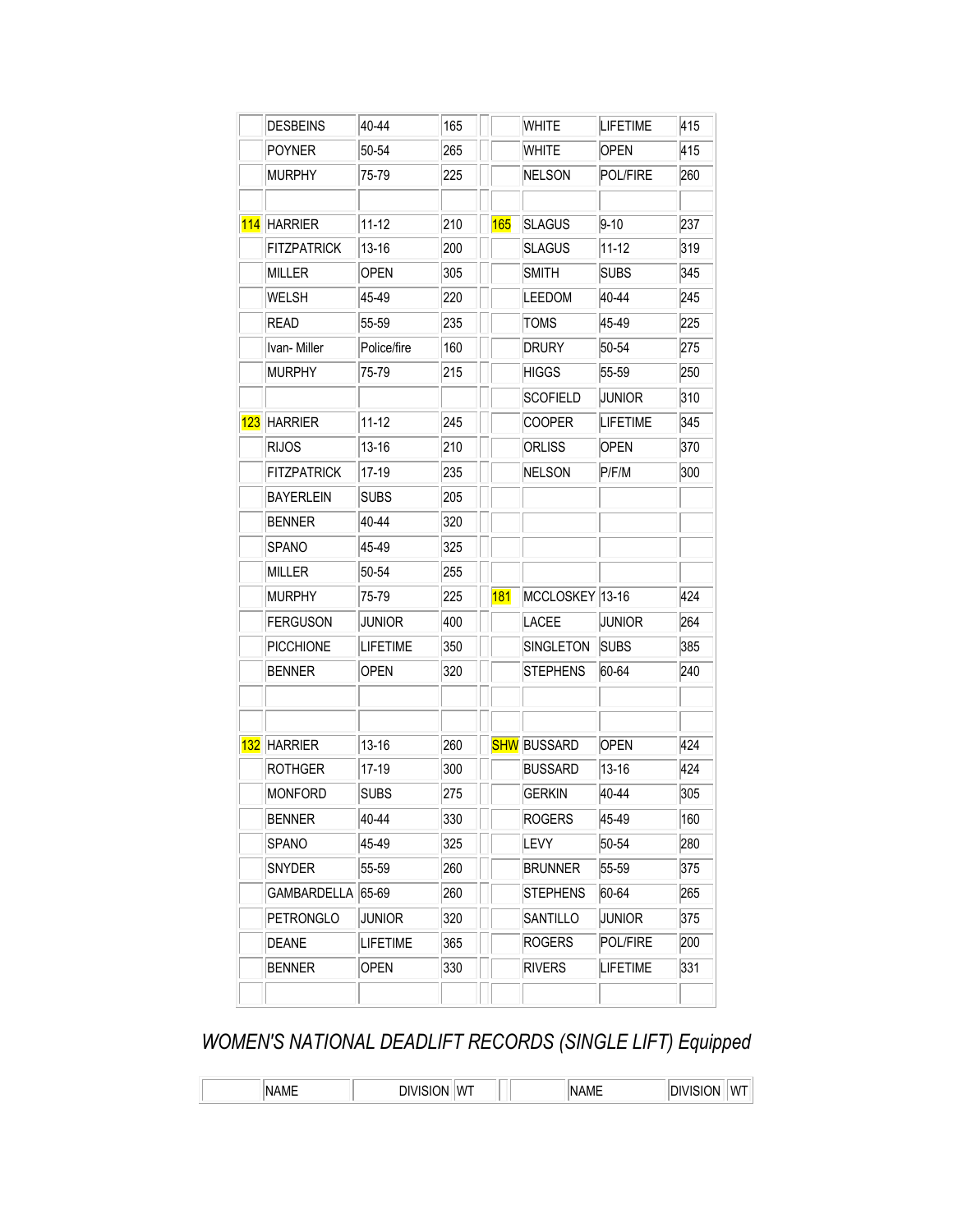| 97         | <b>HASTINGS</b>   | <b>LIFETIME</b> | 260 | <b>148</b> | <b>CLIFFORD</b>    | 13-16           | 320 |
|------------|-------------------|-----------------|-----|------------|--------------------|-----------------|-----|
|            | <b>NEWMAN</b>     | OPEN            | 220 |            | <b>GUERTIN</b>     | 17-19           | 300 |
|            | <b>HASTINGS</b>   | <b>SUBS</b>     | 285 |            | <b>DENSON</b>      | JUNIOR          | 345 |
|            | <b>NEWMAN</b>     | 45-49           | 220 |            | <b>SAMS</b>        | LIFETIME        | 385 |
| 105        |                   |                 |     |            | <b>SLAGA</b>       | <b>OPEN</b>     | 405 |
|            | ZAMBARDINO        | 17-19           | 230 |            | <b>SLAGA</b>       | <b>SUBS</b>     | 405 |
|            | <b>SANDUSKY</b>   | <b>JUNIOR</b>   | 230 |            | <b>PEPE</b>        | 40-44           | 345 |
|            | <b>BERTOLI</b>    | <b>LIFETIME</b> | 300 |            | <b>PEPE</b>        | 45-49           | 340 |
|            | <b>BERTOLI</b>    | <b>OPEN</b>     | 300 | <b>165</b> |                    |                 |     |
|            | <b>KASSELL</b>    | <b>SUBS</b>     | 290 |            | <b>MATTHEWS</b>    | 13-16           | 200 |
|            | <b>BERTOLI</b>    | 50-54           | 300 |            | <b>MCCLOUD</b>     | <b>LIFETIME</b> | 410 |
| 114        |                   |                 |     |            | ORLISS             | OPEN            | 375 |
|            | <b>ANDIORIO</b>   | 13-16           | 265 |            | <b>FALCONIO</b>    | <b>SUBS</b>     | 325 |
|            | WEGER             | <b>LIFETIME</b> | 300 |            | <b>FALCONIO</b>    | 40-44           | 340 |
|            | LASHER            | <b>OPEN</b>     | 255 |            | <b>HARIG</b>       | 45-49           | 205 |
|            | <b>LASHER</b>     | 45-49           | 255 |            |                    |                 |     |
|            | <b>MEYERS</b>     | 50-54           | 280 | <b>181</b> |                    |                 |     |
| 123        |                   |                 |     |            | <b>DALTON</b>      | 13-16           | 260 |
|            | WHITELEY          | 13-16           | 240 |            | <b>MCCLOSKEY</b>   | 17-19           | 430 |
|            | <b>GUERTIN</b>    | 17-19           | 225 |            | <b>CROPPER</b>     | <b>LIFETIME</b> | 425 |
|            | CAMILO            | <b>JUNIOR</b>   | 350 |            | <b>PHAIR</b>       | OPEN            | 340 |
|            | <b>DAVIS</b>      | <b>LIFETIME</b> | 320 |            | <b>COATES</b>      | <b>SUBS</b>     | 440 |
|            | <b>DAVIS</b>      | OPEN            | 320 |            | <b>FALCONIO</b>    | 40-44           | 340 |
|            | TORRES            | <b>SUBS</b>     | 300 |            | <b>MCLAIN</b>      | 45-49           | 375 |
|            | <b>DAVIS</b>      | 40-44           | 300 |            | <b>DRURY</b>       | 50-54           | 265 |
|            | <b>MEYERS</b>     | 45-49           | 200 |            | <b>BLACK</b>       | <b>POLICE</b>   | 300 |
|            | <b>MEYERS</b>     | 50-54           | 290 |            |                    |                 |     |
|            | <b>CALAIS</b>     | 55-59           | 275 | <b>SHW</b> |                    |                 |     |
|            | <b>MANZO</b>      | <b>POLICE</b>   | 363 |            | POLE-SUMMERS 13-16 |                 | 355 |
| <b>132</b> |                   |                 |     |            | <b>CAREY</b>       | 17-19           | 300 |
|            | <b>RICCIUTO</b>   | 13-16           | 200 |            | <b>FORAN</b>       | <b>LIFETIME</b> | 310 |
|            | <b>DUPRAS</b>     | 17-19           | 250 |            | POLE-SUMMERS OPEN  |                 | 355 |
|            | CORALLO           | <b>LIFETIME</b> | 285 |            |                    |                 |     |
|            | <b>PEPE</b>       | <b>OPEN</b>     | 345 |            |                    |                 |     |
|            | CAMPBELL          | <b>SUBS</b>     | 319 |            |                    |                 |     |
|            | WALKER            | 40-44           | 310 |            |                    |                 |     |
|            | <b>McGREW</b>     | 45-49           | 170 |            |                    |                 |     |
|            | <b>DIANA</b>      | 50-54           | 303 |            |                    |                 |     |
|            | WINKELBLECH 60-64 |                 | 270 |            |                    |                 |     |
|            | WINKELBLECH 65-69 |                 | 315 |            |                    |                 |     |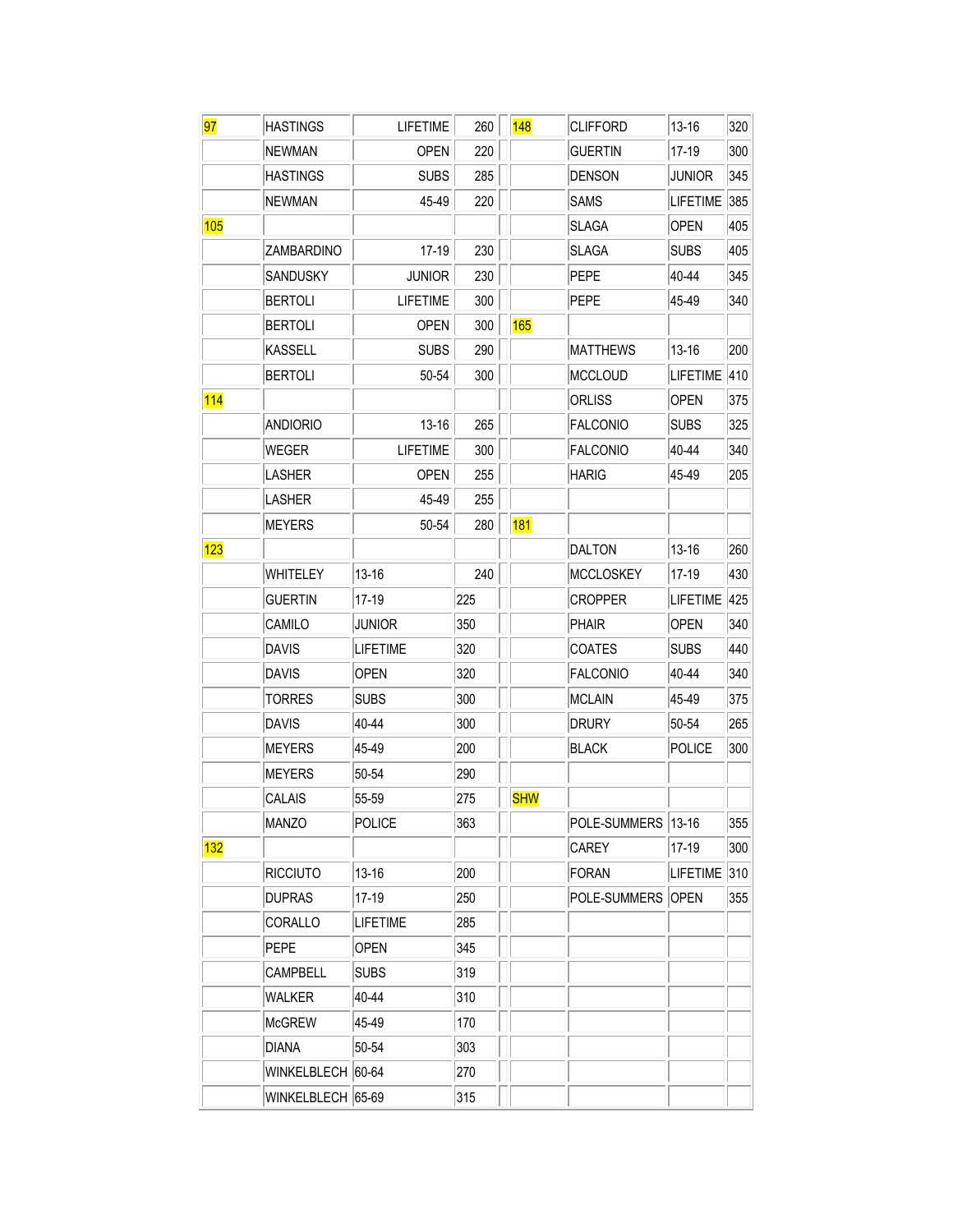|            |                  | <b>WORLD RECORDS</b> |     |
|------------|------------------|----------------------|-----|
|            |                  | <b>Equipped</b>      |     |
| 97         | Lifetime         | Newman               | 220 |
|            | 45-49            | Newman               | 220 |
| 114        | 50-54            | Meyers               | 285 |
| 123        | 17-19            | Whiteley             | 240 |
|            | Police           | Manzo                | 363 |
|            | 45-49            | Meyers               | 200 |
|            | 50-54            | Bloomfield           | 210 |
| 132        | 13-16            | Ricciuto             | 200 |
|            | 35-39            | Chambers             | 303 |
|            | 40-44            | Pepe                 | 345 |
|            | 65-69            | Winkleblech          | 300 |
|            | 0 <sub>pen</sub> | Schneidmill          | 350 |
| 148        | 40-44            | Taillon              | 303 |
|            | Lifetime         | Sams                 | 385 |
|            | <b>Open</b>      | Mccloud              | 410 |
|            | Police           | Yelverton            | 255 |
| 165        | Subs             | Falconio             | 325 |
|            | Lifetime         | Mcintosh             | 400 |
| 181        | 20-23            | Rivera               | 305 |
|            | 45-49            | Mcclean              | 375 |
| <b>SHW</b> | 13-16            | Pole-Summers         | 345 |
|            | Open             | Pole-Summers         | 345 |

## Raw

| 97  | $9 - 10$  | Kenney      | 20  |
|-----|-----------|-------------|-----|
|     | 11-12     | Ryan        | 120 |
| 105 | 17-19     | Bedrosian   | 175 |
|     | Open      | Hoxworth    | 170 |
|     | Lifetime  | Montieiro   | 135 |
|     | 50-54     | Miller      | 255 |
|     | 75-79     | Murphy      | 225 |
| 114 | $11 - 12$ | Harrier     | 210 |
|     | 13-16     | Hoxworth    | 145 |
|     | Lifetime  | Ward        | 240 |
|     | 45-49     | Welsh       | 220 |
|     | 75-79     | Murphy      | 215 |
| 123 | 17-19     | Fitzpatrick | 235 |
|     | 20-23     | Ferguson    | 390 |
|     | 40-44     | Benner      | 270 |
|     | Open      | Silva       | 320 |
| 132 | 13-16     | Mehl        | 203 |